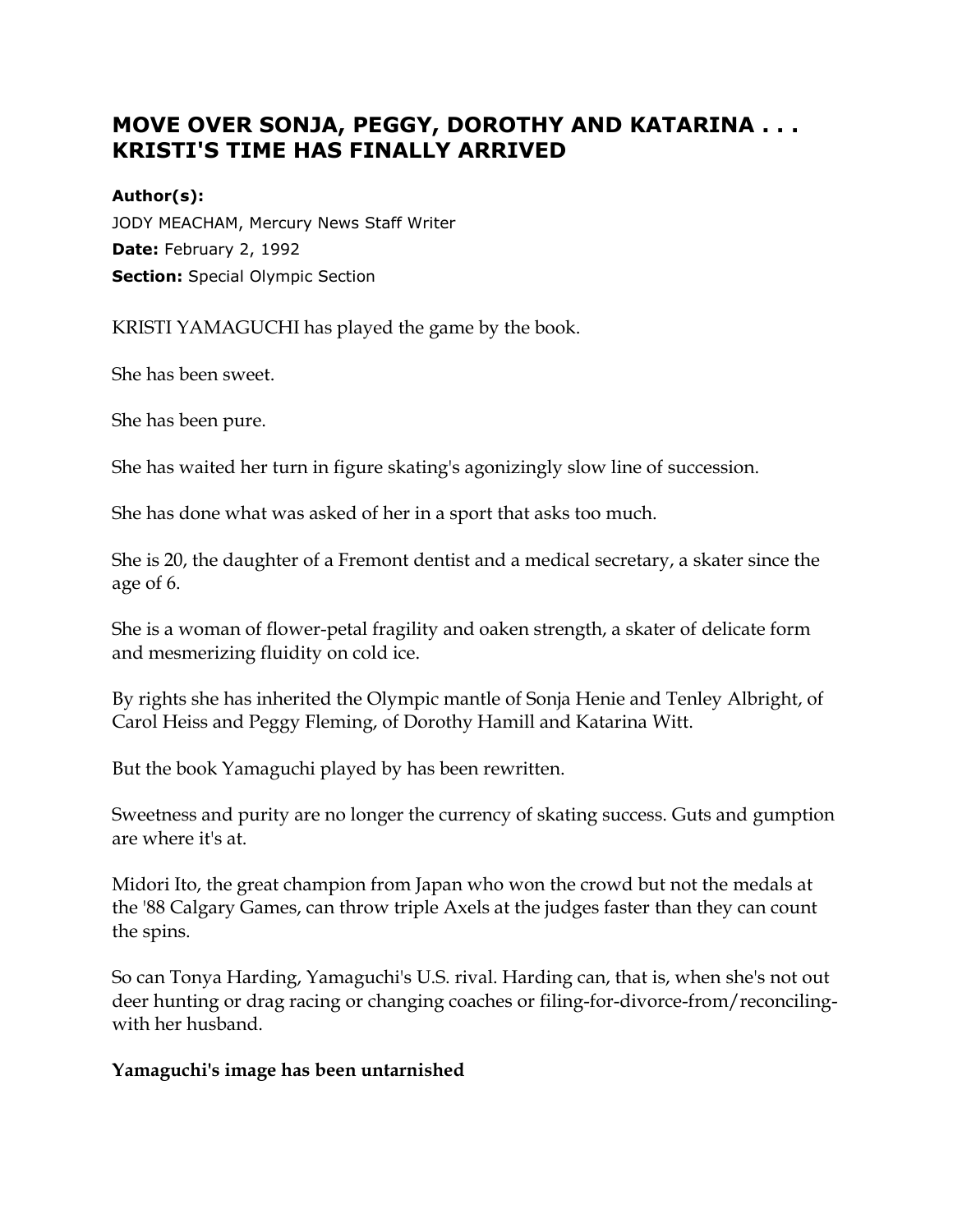Once, Yamaguchi's plain vanilla character would have been a press agent's dream – and that's what this Olympic figure skating competition is really all about. Her image would have been free for molding in whatever fashion the times and the sponsor demanded.

Now the story that sells is about overcoming obstacles that once shamed their victims: a broken family, poverty, discrimination.

Certainly the shame was cruelly unfair, but is it Yamaguchi's fault not to have been born cursed?

This change has emphasized the lack of a certain toughness in Yamaguchi, a character trait Scarlett O'Hara and her ilk hid behind chiffon and taffeta.

''Kristi's such a wuss," her mother, Carole, said before last month's U.S. championships. "I wish she could be more like Tonya. Tonya says if she skates well, nobody can beat her. I wish Kristi could say that."

But Kristi would say, as she has, that her dream has simply been to skate in the Olympics. It is not her way to covet so openly what is plainly there to be had: the gold medal, the royal adulation and the check.

## **Coach: 'They've been taught not to brag'**

For Yamaguchi it has been enough to let her skating speak for her, to make her quiet case in a sport grown increasingly noisy.

''They've been taught not to brag," Yamaguchi's coach, Christy Kjarsgaard-Ness, said of her skater's family. "They've all been taught not to talk about themselves. They've been taught to always say nice things.

''And they do."

If it is difficult to know precisely who Kristi Yamaguchi is, perhaps it is because she has left us too free to draw our own conclusions.

From her appearance to her name, she is undeniably Japanese. In fact, a procession of Japanese television crews and writers have made the pilgrimage to her training rink to interview the skater who will challenge their own.

Like many in the United States coming to know Yamaguchi for the first time, they ventured into conversation on false assumptions.

''Wow, your English is very good," one Japanese journalist told her.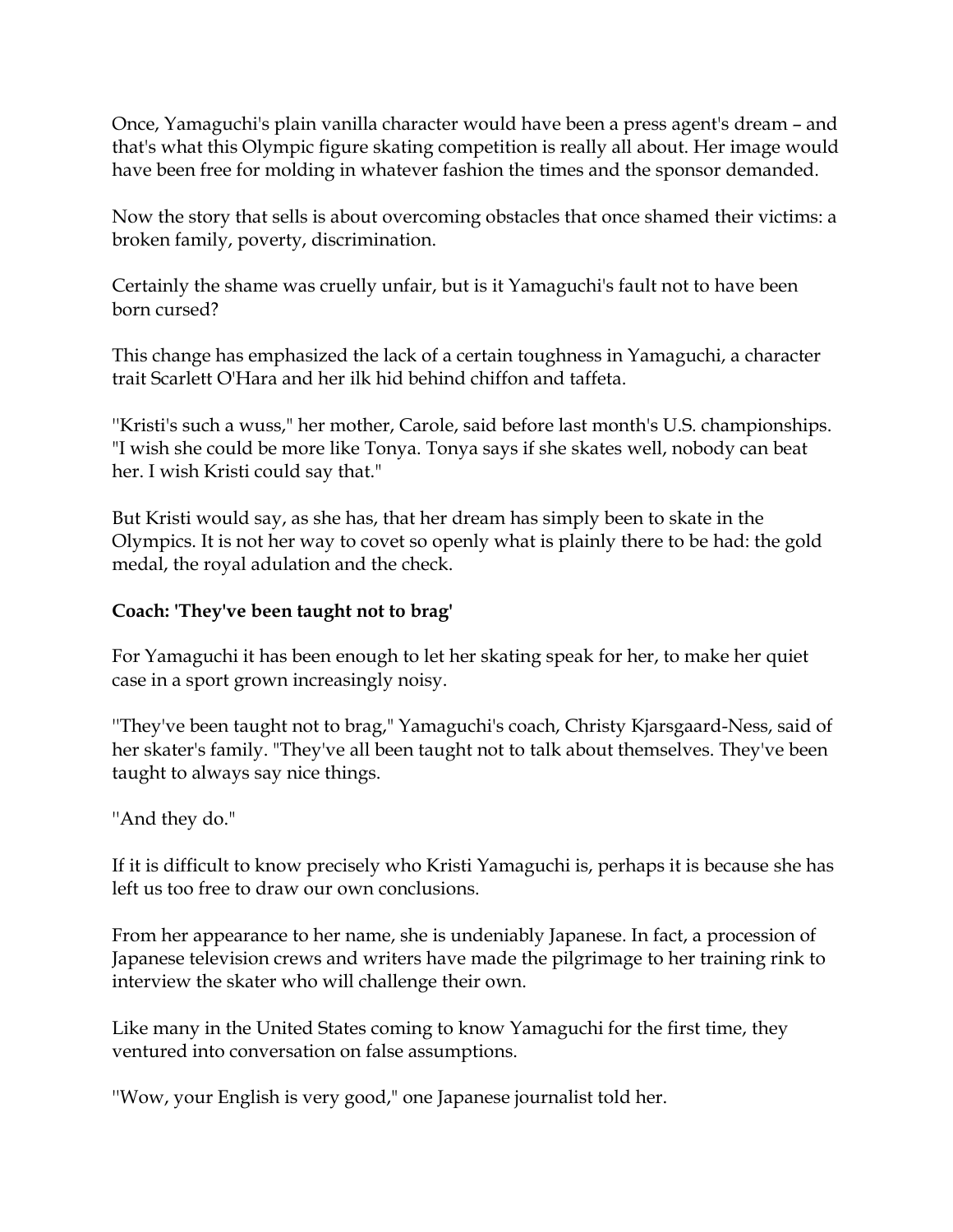''I'm fourth generation U.S.," she said, too polite to add, "What did you expect?"

Yamaguchi may be the family name, but at home, it's father Jim, mother Carole, Lori, Brett and Kristi. How American can you get?

So American that she was tentative about enrolling in a university course in Japanese to satisfy her curiosity about that culture.

''I was afraid they'd expect me to already be good at it," she said.

No one in her house speaks it, and her knowledge of the language extends only so far as the words for "hello," "goodbye," "thank you," and "good morning."

## **Parents spent time in internment camp**

Still undeniably Japanese, the daughter of parents who spent their early years in a World War II internment camp, victims of racial prejudice they could not escape.

That's the story an agent would seize upon, said Michael Rosenberg, who manages Harding among others.

''What a historic thing," he said. "I'd have to go with that because the rest of Kristi is kind of boring. Just an All- American girl."

Yamaguchi, who has stayed away from agents, has stayed away from that part of her heritage as well.

''My parents never talked about that too much," she said. "It was just a time of a lot of fear in the country."

When she was 18, she left home for Edmonton, Alberta, to follow Kjarsgaard-Ness, who married a Canadian.

It's a city as clean and sparkling and unremarkable as Yamaguchi herself, full of friendly, unremarkable people and buried deep within a nation too bland to stereotype.

There, far from hype, in a colony of international skaters including men's world champion Kurt Browning and at least four other Olympians, she trains under the pressure of the coming Games and the necessity to develop her own triple Axel.

The rink at the Royal Glenora Club has been outfitted with a special harness suspended from the ceiling to protect her when she falls.